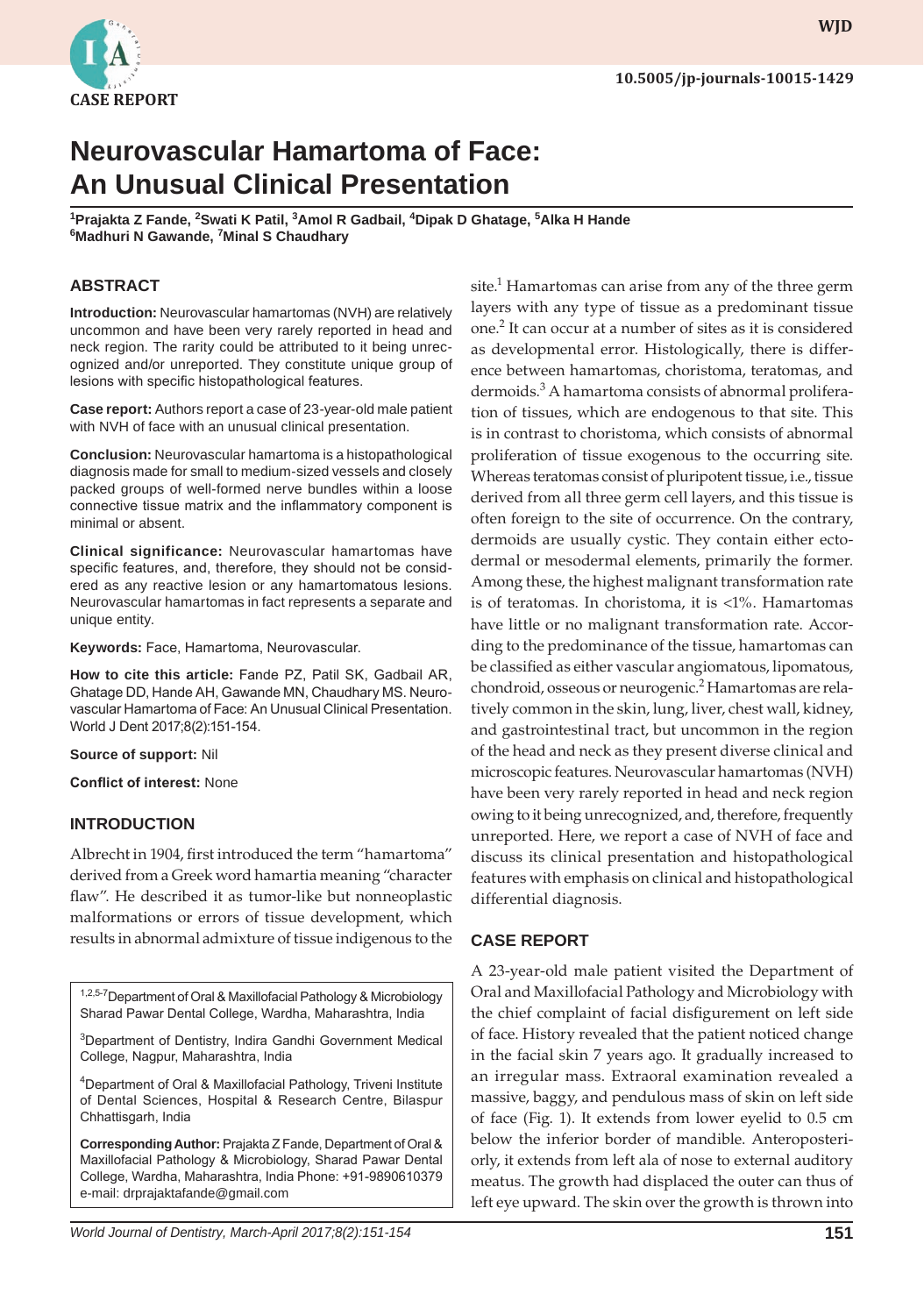

**Fig. 1:** Massive, baggy, and pendulous mass of skin on left side of face



**Fig. 2:** Hematoxylin and eosin-stained section (100× magnification) of the lesion showing variously sized matured thick and thin-walled blood vessels with red blood cells within it



**Fig. 3:** Hematoxylin and eosin-stained section (100× magnification) of the lesion showing blood vessels grouped in close proximity to the well-formed nerve bundles



**Fig. 4:** Hematoxylin and eosin-stained section (400× magnification) of the lesion showing well-formed nerve bundle surrounded by numerous small blood vessels

irregular folds. At places, it revealed orange peel appearance. The color of the skin was also darker as compared to normal adjacent skin. Tenderness was present. It was soft to firm in consistency. Incisional biopsy was done and sent for histopathological examination.

Histopathological examination revealed epidermis along with underlying skin appendages. The lesional tissue was not clearly demarcated from the adjacent normal tissue. It was composed of diffuse proliferation of variously sized matured thick and thin-walled endothelial lined blood vessels interspersed with the loose fibroadipose tissue (Figs 2 and 3). These blood vessels were grouped in close proximity to well-formed nerve bundles (Fig. 4). Most of the blood vessels were filled with red blood cells. The relative density of vascular component seemed more dominant. Mild chronic inflammation was evident at places. The presence of nerve tissue in close proximity to blood vessels along

with fibroadipose tissue in loose connective tissue stroma favored the final diagnosis of NVH. The growth was then excised, which showed similar findings. Facial contouring was done. Healing and postoperative course was uneventful. No recurrence was evident after 6 months of follow-up.

## **DISCUSSION**

Currently, in literature, no specific and clear diagnostic criteria have been laid down for NVH.<sup>4</sup> The term hamartoma is defined as nonneoplastic malformation characterized by proliferation of mature cells and tissues indigenous to the affected part.<sup>2</sup> However, there is an excess of one or more tissue types in a disorganized manner. According to some sources, these hamartomas often tend to be present at birth or in young age but certain cases have also been reported in later age of life.

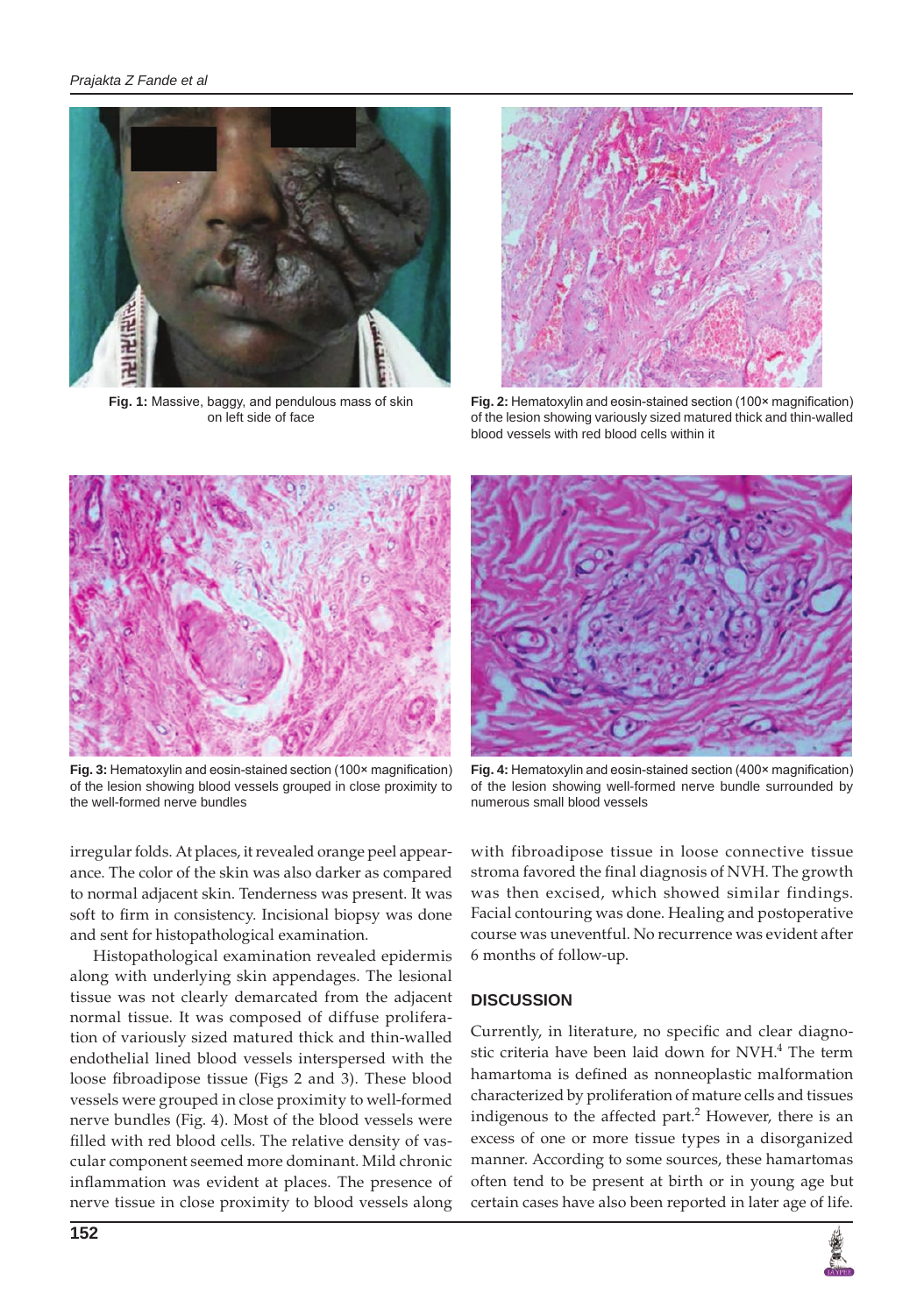Therefore, it can be clearly stated that the diagnosis of hamartomas cannot be made just on age factor.

There are various sites of occurrence of hamartomas in head and neck region, which include the nasopharyx, larynx, middle ear, Eustachian tube, and recently the oral cavity, which included tongue, buccal mucosa, and lower lip. However, NVH of skin of face is rarely documented.<sup>2</sup> Only two such cases have been previously published by Perez-Atayde et al who reported congenital NVH of the skin as a possible marker for malignant rhabdoid tumor.<sup>5</sup>

The lesion here is unusual in the sense that it was histopathologically composed of numerous thick and thin-walled mature blood vessels of varying size, along with several well-formed nerve tissue embedded in fibroadipose stroma. These features are similar to NVH as confirmed by morphometric analysis of Allon et  $al<sup>4</sup>$ They stated that the two features, which can be used as diagnostic criteria of NVH are presence of several recognizable nerve bundles and nerve bundles grouped in close proximity to blood vessels.4

Clinically, this case was difficult to distinguish from neurofibromatosis as it also sometimes manifests with massive overhanging masses.<sup>6</sup> Neurofibromatosis may be present at birth but it often begins to appear during puberty and continue to develop slowly. However, a highly characteristic feature is the presence of *cafe au lait* pigmentation on skin. These were absent in present case. Moreover, histopathologically, it is composed of interlacing bundles of spindle shaped cells with wavy nuclei and numerous mast cells. This case showed numerous blood vessels along with nerve tissue.

Another clinical differential diagnosis includes Proteus syndrome (PS). Proteus syndrome is a complex hamartomatous disorder defined as local overgrowth (macrodactyly or hemihypertrophy), subcutaneous tumors and various bone, cutaneous and/or vascular anomalies.<sup>7</sup> It is most commonly presented in children. In this case, apart from hemihypertrophy of face, no other features were present, therefore, the diagnosis of PS was excluded.

The histopathological differential diagnosis for NVH includes hemangioma which is often difficult to distinguish from it. Vascular hamartoma or NVH are typically differentiated from hemangiomas by a careful history and physical examination. Hamartomas are commonly asymptomatic and even if present at birth, they may not be apparent until adolescence or adulthood as in present case. However, capillary hemangiomas typically become apparent in the 1st week of life and rapidly proliferate in infancy only to involute in early childhood.<sup>8</sup> Moreover, histopathologically, hemangiomas either lack or show minimal neural component.

The distinction between NVH and traumatic neuroma also presents a diagnostic dilemma. Traumatic neuroma, especially, can be difficult as sometimes, it may also show vascular component. The distinction is primarily based on location of the vascular proliferation. In case of NVH, the vascular component is intermingled with the neural component, whereas in case of neuroma, the vascular and the neural components are separate and the neural component predominants. The presence of reactive features, such as inflammation and fibrosis are more suggestive of a traumatic etiology. In this case, inflammation was minimal.4 Traumatic neuroma can be differentiated from NVH by lack of sensory or pain disturbances in the latter. However, in this case, tenderness may be elicited because of compression of nerves by the lesional tissue.

Despite their association with malignant tumors, such as adenocarcinoma of colon and neurogenic sarcomas; hamartomas are self-limiting benign lesions.<sup>9</sup> However, two cases of congenital NVH of skin have been reported to precede malignant rhabdoid tumor.<sup>5</sup> The neural component consists of bland spindle cells. Whereas, in this case, well-formed nerve bundles were observed.

No single treatment modality is favored in NVH. Surgery, laser therapy, and sclerotherapy are all options for treating the vascular malformations. Surgical excision is appropriate for localized lesions with fibrofatty remnants in cases of involuted hemangiomas. Elective subtotal excision of massive protuberant proliferating hemangiomas can be employed to maintain esthetic facial boundaries.<sup>10</sup> The NVH should be treated similar to hemangiomas and vascular malformations. The combination of treatment options should be utilized. Sclerotherapy followed by surgical excision and then facial reconstruction along with skin graft was the preferred mode of treatment in this case.

# **CONCLUSION**

Neurovascular hamartoma is a histopathological diagnosis made for small to medium-sized vessels and closely packed groups of well-formed nerve bundles with-in a loose connective tissue matrix and the inflammatory component is minimal or absent. These are relatively uncommon but with recently reported cases, it is definitely not as rare as previously considered. Neurovascular hamartomas have specific features, and therefore, they should not be considered as any reactive lesion or any hamartomatous lesions. Neurovascular hamartoma in fact represents a separate and unique entity.

# **CLINICAL SIGNIFICANCE**

Neurovascular hematomas are relatively uncommon and have been very rarely reported in head and neck region. The rarity could be attributed to it being unrecognized and/or unreported. They constitute unique group of lesions with specific histopathological features. This case